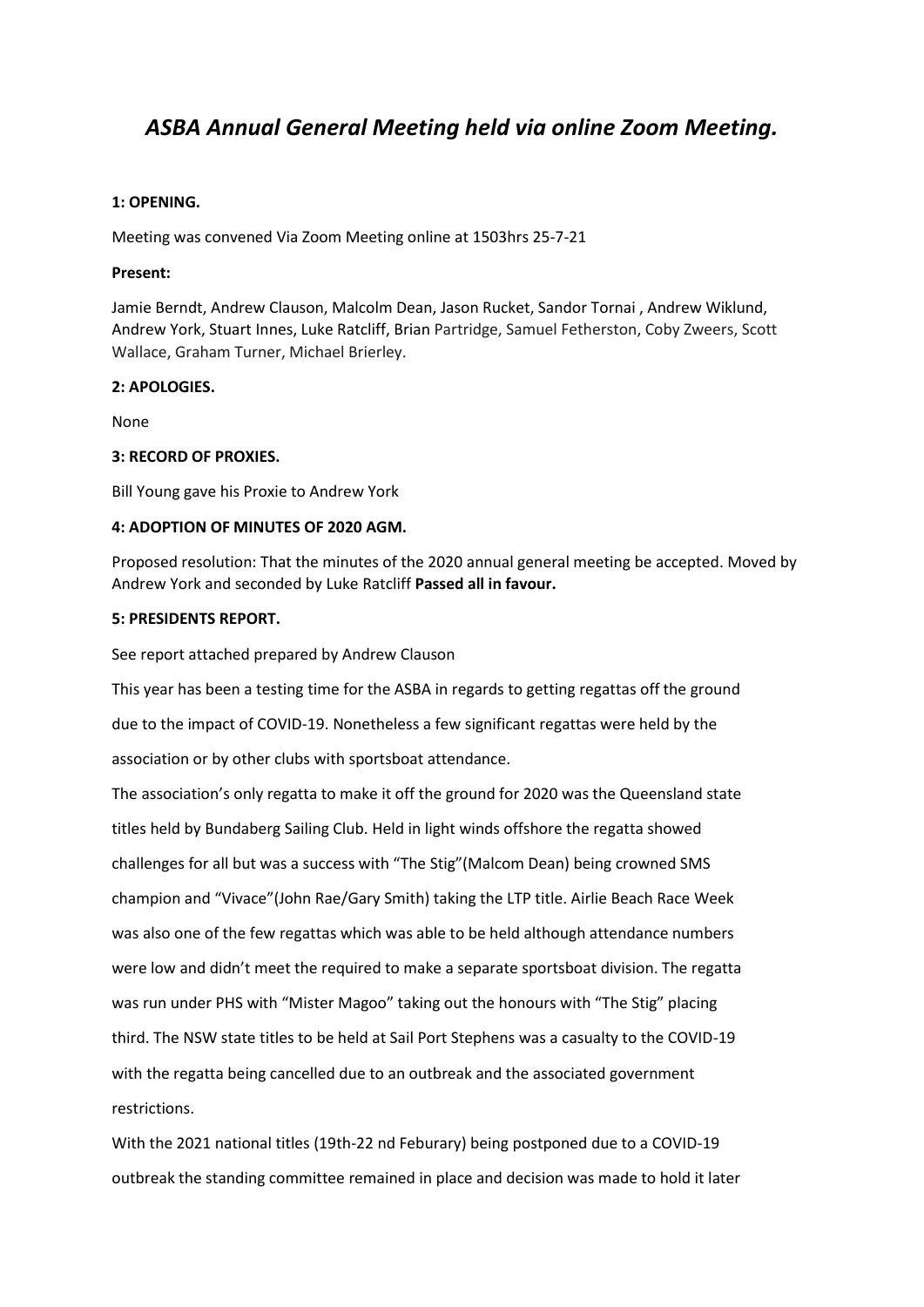in the year in hopes it would be a gateway to the northern regattas such as Airlie Beach Race Week. Sail Port Stephens for 2021 saw a light regatta with 7 boats hitting the start for the ASBA NSW state titles. "The Stig" came away with the win in SMS and the Melges 24 "Knot Ready" the LTP win.

Not withstanding the current environment around Covid-19 our membership has grown as well as boats exchanging hands and new owners coming onboard. Participation levels are also up which has been shown in fleet numbers and is encouraging for our growth over this recent period. Sponsorships with current sponsors have remained along with new coming onboard. This has been both appreciated and also encouraging that we are exhibiting the right exposure for them to continue with the association.

The new ASBA LTP handicap system is now into its second year and is showing to be working well with close results starting to show on the scoreboards with handicaps constantly being finetuned to each boat's performance. The implementation of measurement stickers for sails should start to come into effect as sails are measured, as new or re-measured sails. Self-righting is still an unresolved subject with the association working to find the best outcome for the fleet but this still looks to be a long process and will require further discussion with the correct authorities.

After the last 16months with the roadblocks which have arisen over this time, it is encouraging to see the growth the association has had and I hope ASBA continue to see this into the future.

Thanks Andrew Clauson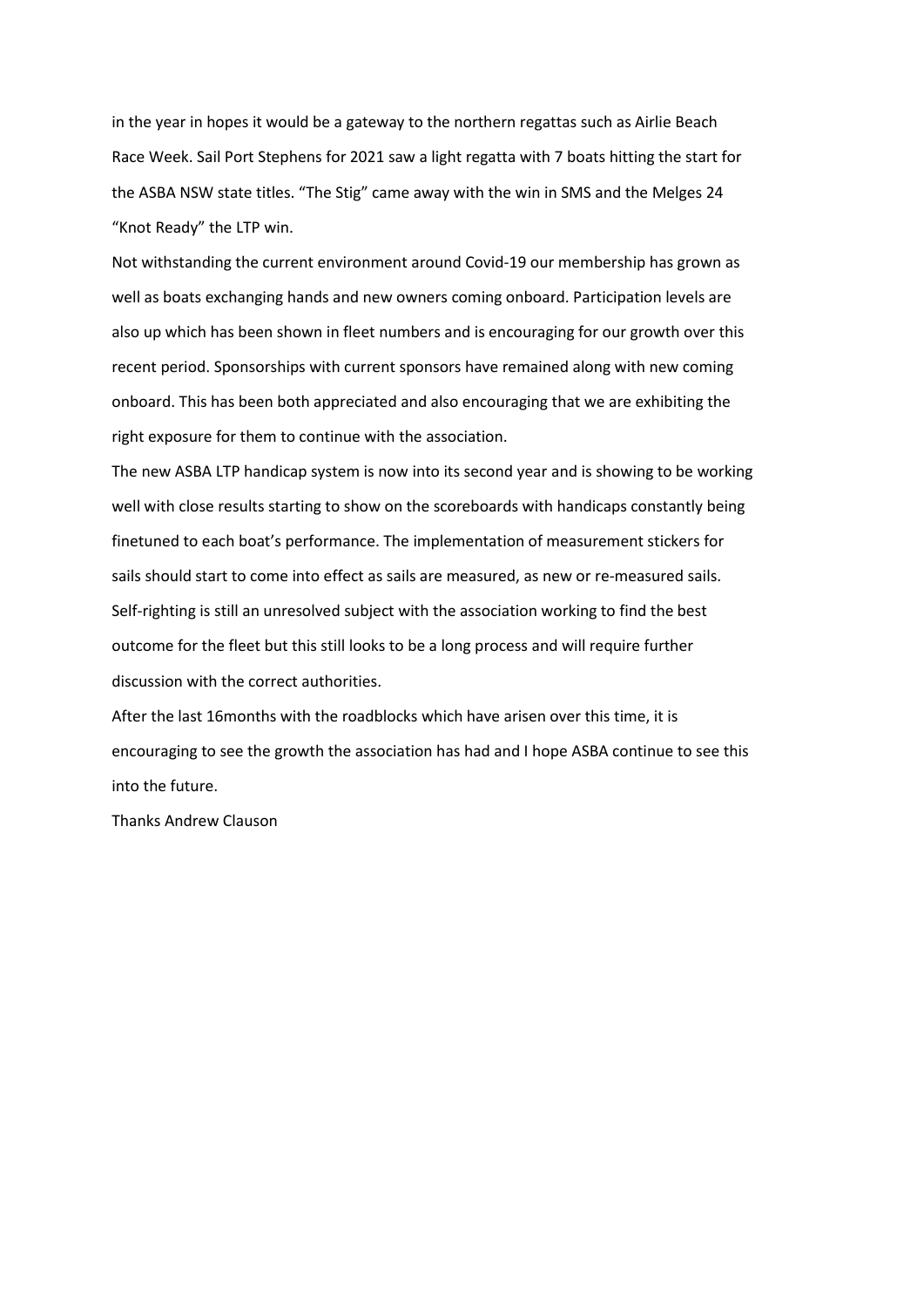#### **6: CONSIDERATION OF ACCOUNTS.**

See report attached provided on the day of meeting.

**Australian Sports Boat Association** 

#### **Profit & Loss Statement**

For the period 1 February 2020 to 30 June 2021

| P) |
|----|
|----|

| <b>Total Income</b>       | 24199.17 |
|---------------------------|----------|
| <b>Nationals Berthing</b> | 1600.00  |
| <b>Nomination Fees</b>    | 7375.00  |
| <b>ABRW Berthing</b>      | 7873.60  |
| <b>Nomination Fees</b>    | 3875.00  |
| Interest                  | 0.57     |
| <b>Memberships</b>        | 3475.00  |

#### **Expenses**

| <b>Topyacht Fees</b>                           | 577.28     |
|------------------------------------------------|------------|
| <b>Trophies</b>                                | 577.50     |
| <b>Prizes</b>                                  | 8263.89    |
| <b>Advertising</b>                             | 132.00     |
| <b>Regatta Hosting Fees</b>                    | 5200.00    |
| Website                                        | 393.88     |
| <b>Bank Charges</b>                            | 0.40       |
| <b>Reimbursements</b>                          | 290.00     |
| <b>Nationals Berthing</b>                      | 1600.00    |
| <b>ABRW Berthing</b>                           | 400.00     |
| <b>Nationals Photography</b>                   | 500.00     |
| <b>Aust Sailing Fees</b>                       | 226.12     |
| <b>Printing &amp; Stationery &amp; Postage</b> | 136.38     |
| Regatta Stickers & Sponsor Board               | 338.80     |
| Regatta Costs                                  | 80.00      |
| <b>National Sundries</b>                       | 263.90     |
| <b>Website Hosting</b>                         | 299.38     |
| <b>Measurement Sail Stickers</b>               | 429.00     |
| <b>Total Expenses</b>                          | 19708.53   |
| Profit for the period ended 25 July 2021       | \$4,490.64 |

#### **7: DISCUSSION & REVIEW OF SUBMISSIONS.**

See submission from Andrew York

After discussions in the meeting the new committee are to work on the subject as pervious committee have already spoken with Aus Sailing about the subject. Aus Sailing has advised that if you want to race in a certain safety category, you must meet Aus Sailing rules for that category.

More investigation is needed and a new submission will need to be voted on a AGM or special meeting.